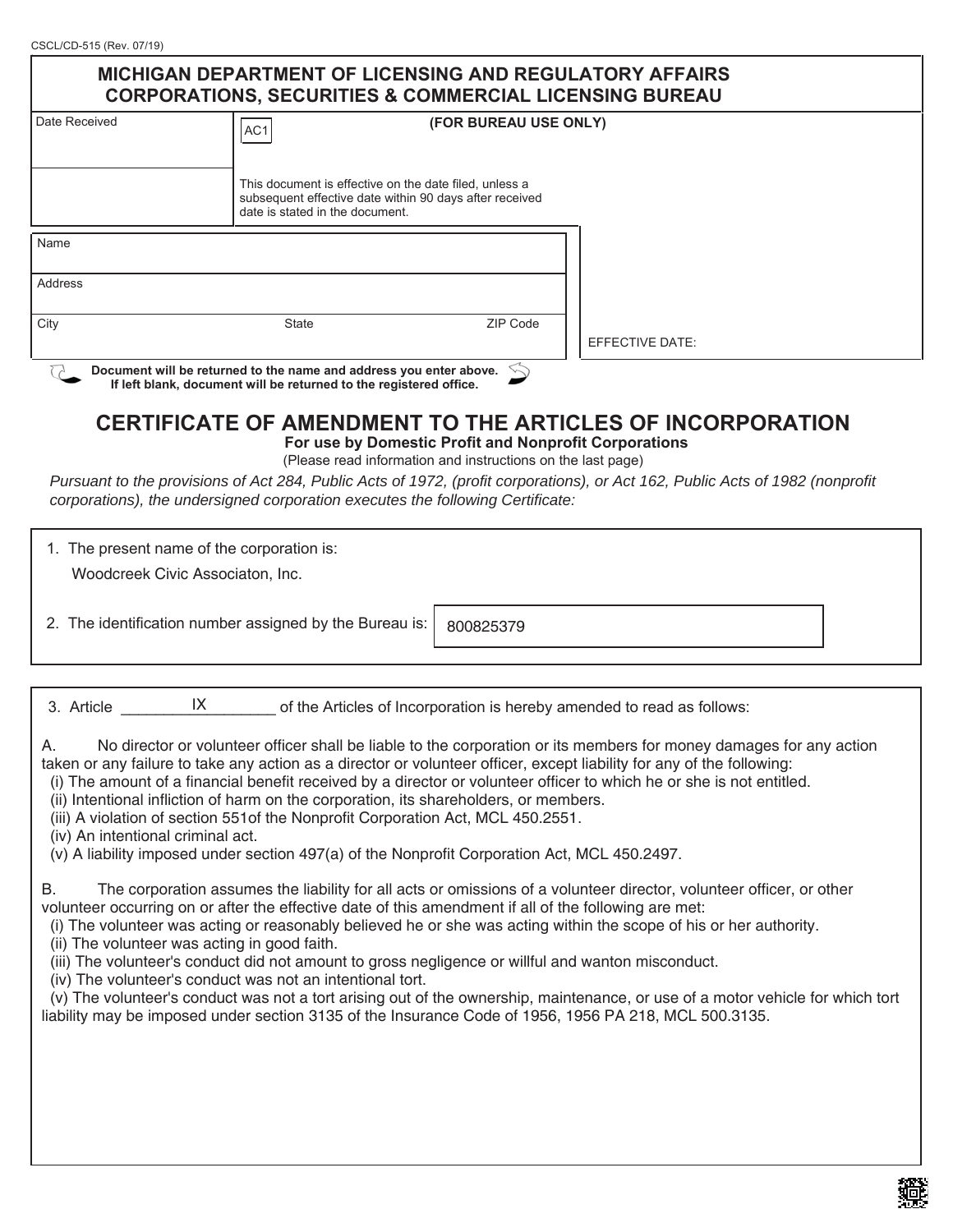### **COMPLETE ONLY ONE OF THE FOLLOWING:**

|                                                                                 | The foregoing amendment to the Articles of Incorporation was duly adopted on the The foregoing amendment to the Articles of Incorporation was duly adopted on the                                                                                                                                                                                                                       |
|---------------------------------------------------------------------------------|-----------------------------------------------------------------------------------------------------------------------------------------------------------------------------------------------------------------------------------------------------------------------------------------------------------------------------------------------------------------------------------------|
|                                                                                 | $\ldots$ , $\ldots$ , in accordance with the provisions of the Act by the unanimous consent of the                                                                                                                                                                                                                                                                                      |
| incorporator(s) before the first meeting of the Board of Directors or Trustees. |                                                                                                                                                                                                                                                                                                                                                                                         |
|                                                                                 |                                                                                                                                                                                                                                                                                                                                                                                         |
| (Signature)                                                                     | (Signature)                                                                                                                                                                                                                                                                                                                                                                             |
| (Type or Print Name)                                                            | (Type or Print Name)                                                                                                                                                                                                                                                                                                                                                                    |
| (Signature)                                                                     | (Signature)                                                                                                                                                                                                                                                                                                                                                                             |
| (Type or Print Name)                                                            | (Type or Print Name)                                                                                                                                                                                                                                                                                                                                                                    |
| 5. Profit Corporation Only: Shareholder or Board Approval                       |                                                                                                                                                                                                                                                                                                                                                                                         |
|                                                                                 | The foregoing amendment to the Articles of Incorporation proposed by the board was duly adopted on the                                                                                                                                                                                                                                                                                  |
|                                                                                 |                                                                                                                                                                                                                                                                                                                                                                                         |
| shareholders at a meeting in accordance with Section 611(3) of the Act.         |                                                                                                                                                                                                                                                                                                                                                                                         |
|                                                                                 | written consent of the shareholders that have at least the minimum number of votes required by<br>statute in accordance with Section 407(1) of the Act. Written notice to shareholders that have not<br>consented in writing has been given. (Note: Written consent by less than all of the shareholders is permitted only if such provision appears in the Articles of Incorporation.) |
|                                                                                 | written consent of all the shareholders entitled to vote in accordance with Section 407(2) of the Act.                                                                                                                                                                                                                                                                                  |
| board of a profit corporation pursuant to Section 611(2) of the Act.            |                                                                                                                                                                                                                                                                                                                                                                                         |
|                                                                                 | Profit Corporations and Professional Service Corporations                                                                                                                                                                                                                                                                                                                               |
|                                                                                 |                                                                                                                                                                                                                                                                                                                                                                                         |
|                                                                                 |                                                                                                                                                                                                                                                                                                                                                                                         |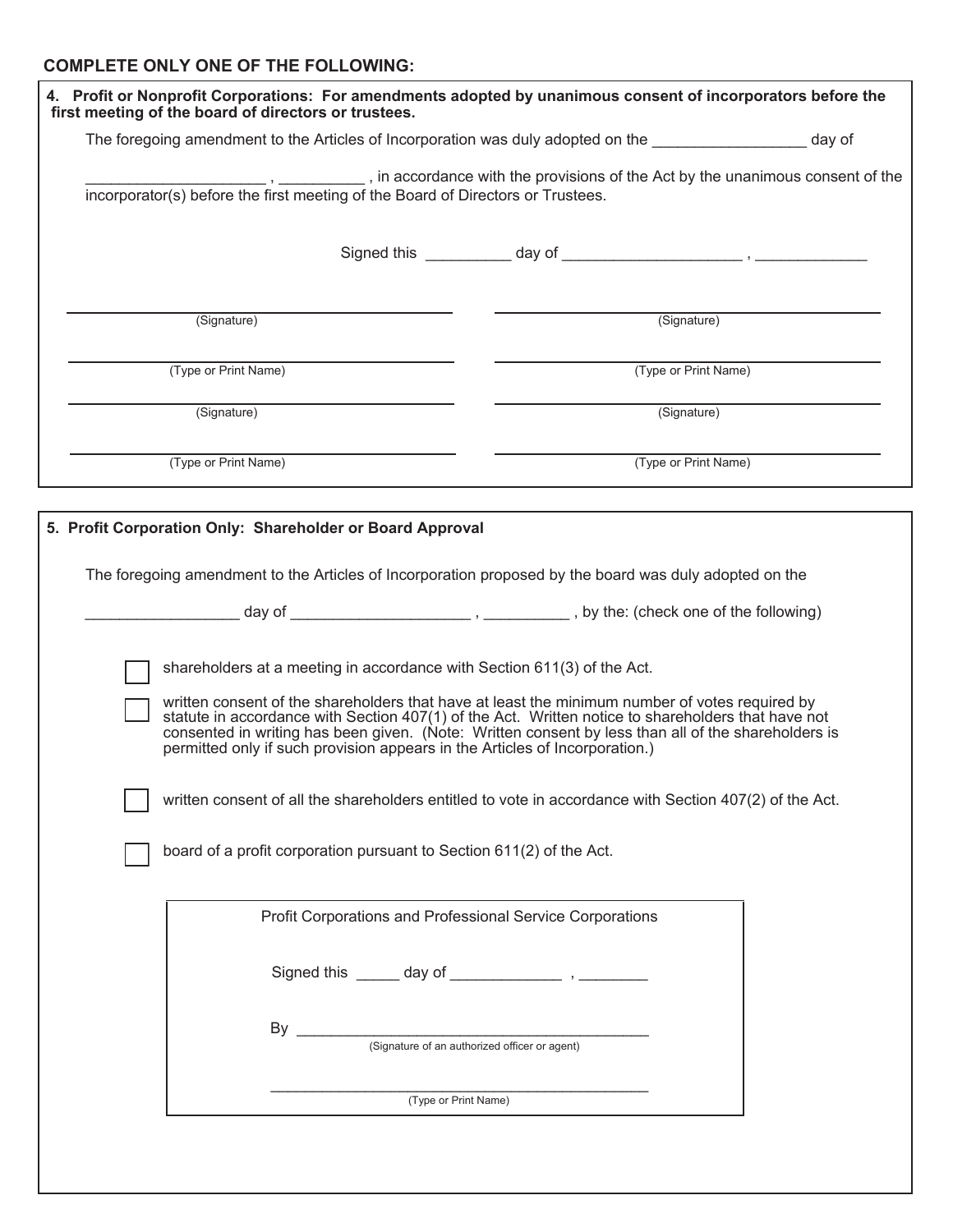|                                                                                                                                                                                                                                                                                                                                                                                                                                                                      | 6. Nonprofit corporation only: Member, shareholder, or board approval                                                                |  |  |  |  |
|----------------------------------------------------------------------------------------------------------------------------------------------------------------------------------------------------------------------------------------------------------------------------------------------------------------------------------------------------------------------------------------------------------------------------------------------------------------------|--------------------------------------------------------------------------------------------------------------------------------------|--|--|--|--|
|                                                                                                                                                                                                                                                                                                                                                                                                                                                                      | The foregoing amendment to the Articles of Incorporation was duly adopted on the subsequence of day of                               |  |  |  |  |
|                                                                                                                                                                                                                                                                                                                                                                                                                                                                      |                                                                                                                                      |  |  |  |  |
|                                                                                                                                                                                                                                                                                                                                                                                                                                                                      | Member or shareholder approval for nonprofit corporations organized on a membership or share basis                                   |  |  |  |  |
|                                                                                                                                                                                                                                                                                                                                                                                                                                                                      | members or shareholders at a meeting in accordance with Section 611(3) of the Act.                                                   |  |  |  |  |
| written consent of the members, shareholders, or their proxies having not less than the minimum number of votes<br>required by statute in accordance with Section 407(1) and (2) of the Act. Written notice to members or<br>shareholders who have not consented in writing has been given. (Note: Written consent by less than all of the<br>members, shareholders, or their proxies is permitted only if such provision appears in the Articles of Incorporation.) |                                                                                                                                      |  |  |  |  |
|                                                                                                                                                                                                                                                                                                                                                                                                                                                                      | written consent of all the members, shareholders, or their proxies entitled to vote in<br>accordance with Section 407(3) of the Act. |  |  |  |  |
|                                                                                                                                                                                                                                                                                                                                                                                                                                                                      | Directors (Only if the Articles state that the corporation is organized on a directorship basis)                                     |  |  |  |  |
|                                                                                                                                                                                                                                                                                                                                                                                                                                                                      | directors at a meeting in accordance with Section 611(3) of the Act.                                                                 |  |  |  |  |
|                                                                                                                                                                                                                                                                                                                                                                                                                                                                      | written consent of all directors pursuant to Section 525 of the Act.                                                                 |  |  |  |  |
|                                                                                                                                                                                                                                                                                                                                                                                                                                                                      |                                                                                                                                      |  |  |  |  |
|                                                                                                                                                                                                                                                                                                                                                                                                                                                                      | <b>Nonprofit Corporations</b>                                                                                                        |  |  |  |  |
|                                                                                                                                                                                                                                                                                                                                                                                                                                                                      |                                                                                                                                      |  |  |  |  |
|                                                                                                                                                                                                                                                                                                                                                                                                                                                                      | By                                                                                                                                   |  |  |  |  |
| (Signature of an officer)                                                                                                                                                                                                                                                                                                                                                                                                                                            |                                                                                                                                      |  |  |  |  |
|                                                                                                                                                                                                                                                                                                                                                                                                                                                                      | (Type or Print Name)<br>(Type or Print Title)                                                                                        |  |  |  |  |
|                                                                                                                                                                                                                                                                                                                                                                                                                                                                      |                                                                                                                                      |  |  |  |  |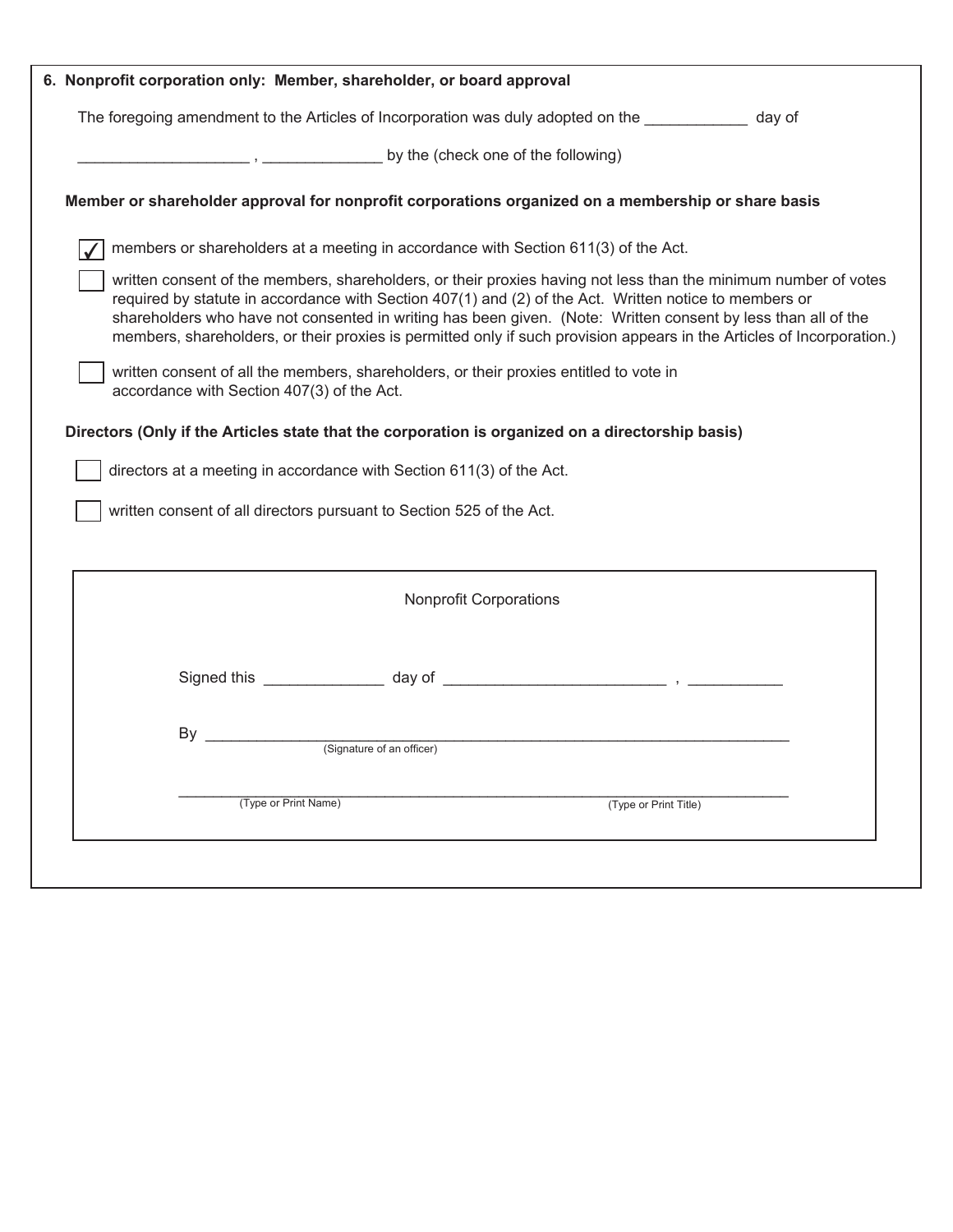| CSCL/CD-515 (Rev. 07/19)                                                                                                                                                                                                                                                                                                                                                                                                                                                                                                                                                                                                                                                                                                                                                                                                                                                                                                                                                       |                                                                                                                              |  |  |  |  |
|--------------------------------------------------------------------------------------------------------------------------------------------------------------------------------------------------------------------------------------------------------------------------------------------------------------------------------------------------------------------------------------------------------------------------------------------------------------------------------------------------------------------------------------------------------------------------------------------------------------------------------------------------------------------------------------------------------------------------------------------------------------------------------------------------------------------------------------------------------------------------------------------------------------------------------------------------------------------------------|------------------------------------------------------------------------------------------------------------------------------|--|--|--|--|
| Preparer's Name                                                                                                                                                                                                                                                                                                                                                                                                                                                                                                                                                                                                                                                                                                                                                                                                                                                                                                                                                                |                                                                                                                              |  |  |  |  |
| Business Telephone Number (<br><b>INFORMATION AND INSTRUCTIONS</b>                                                                                                                                                                                                                                                                                                                                                                                                                                                                                                                                                                                                                                                                                                                                                                                                                                                                                                             |                                                                                                                              |  |  |  |  |
| 1. This form may be used to draft your Certificate of Amendment to the Articles of Incorporation. A document required or permitted to be filed under the act<br>cannot be filed unless it contains the minimum information required by the act. The format provided contains only the minimal information required to<br>make the document fileable and may not meet your needs. This is a legal document and agency staff cannot provide legal advice.                                                                                                                                                                                                                                                                                                                                                                                                                                                                                                                        |                                                                                                                              |  |  |  |  |
| 2. Submit one original of this document. Upon filing, the document will be added to the records of the Corporations, Securities & Commercial Licensing<br>Bureau. The original will be returned to your registered office address, unless you enter a different address in the box on the front of this document. Since<br>the document will be maintained on electronic format, it is important that the filing be legible. Documents with poor black and white contrast, or otherwise<br>illegible, will be rejected.                                                                                                                                                                                                                                                                                                                                                                                                                                                        |                                                                                                                              |  |  |  |  |
| 3. This Certificate is to be used pursuant to the provisions of Section 631 of Act 284, P.A. of 1972, or Act 162, P.A. of 1982, for the purpose of amending the<br>Articles of Incorporation of a domestic profit corporation or nonprofit corporation. Do not use this form for restated articles.                                                                                                                                                                                                                                                                                                                                                                                                                                                                                                                                                                                                                                                                            |                                                                                                                              |  |  |  |  |
| 4. Item 2 - Enter the identification number previously assigned by the Bureau. If this number is unknown, leave it blank.                                                                                                                                                                                                                                                                                                                                                                                                                                                                                                                                                                                                                                                                                                                                                                                                                                                      |                                                                                                                              |  |  |  |  |
| 5. Item 3 - The article(s) being amended must be set forth in its entirety. However, if the article being amended is divided into separately identifiable<br>sections, only the sections being amended need be included.                                                                                                                                                                                                                                                                                                                                                                                                                                                                                                                                                                                                                                                                                                                                                       |                                                                                                                              |  |  |  |  |
| 6. If the amendment changes the term of existence to a specific date, then consent to the amendment or a written statement that the consent is not required<br>must be obtained from the Charitable Trust Section, Licensing and Regulation Division, Michigan Attorney General, P.O. Box 30214, 525 W. Ottawa,<br>Lansing, MI 48909 (517) 335-7571 and submitted with this document for all nonprofit charitable purpose corporations, unless organized for religious<br>purposes. Application for the consent should be made at least 120 days before the desired effective date of the amendment. This certificate cannot be<br>filed unless it is accompanied by either: the written consent of the Attorney General, an order of a Circuit Court dissolving the corporation, or an affidavid<br>attesting to the submission of a written request to the attorney general for consent to the filing and the failure of the attorney general to respond within 120<br>days. |                                                                                                                              |  |  |  |  |
| 7. This document is effective on the date endorsed "filed" by the Bureau. A later effective date, no more than 90 days after the date of delivery, may be<br>stated as an additional article.<br>8. Signatures:<br><b>Profit Corporations:</b> (Complete either Item 4 or Item 5)<br>1) Item 4 must be signed by at least a majority of the Incorporators listed in the Articles of Incorporation.                                                                                                                                                                                                                                                                                                                                                                                                                                                                                                                                                                             |                                                                                                                              |  |  |  |  |
| 2) Item 5 must be signed by an authorized officer or agent of the corporation.                                                                                                                                                                                                                                                                                                                                                                                                                                                                                                                                                                                                                                                                                                                                                                                                                                                                                                 |                                                                                                                              |  |  |  |  |
| <b>Nonprofit Corporations:</b> (Complete either Item 4 or Item 6)<br>1) Item 4 must be signed by at least a majority of incorporators listed in the Articles of Incorporation.<br>2) Item 6 must be signed by an officer of the corporation.                                                                                                                                                                                                                                                                                                                                                                                                                                                                                                                                                                                                                                                                                                                                   |                                                                                                                              |  |  |  |  |
| 9. FEES: Make remittance payable to the State of Michigan. Include corporation name and identification number on check or money order.                                                                                                                                                                                                                                                                                                                                                                                                                                                                                                                                                                                                                                                                                                                                                                                                                                         |                                                                                                                              |  |  |  |  |
| NONREFUNDABLE FEE:<br>\$10.00                                                                                                                                                                                                                                                                                                                                                                                                                                                                                                                                                                                                                                                                                                                                                                                                                                                                                                                                                  |                                                                                                                              |  |  |  |  |
| ADDITIONAL FEES DUE FOR INCREASED AUTHORIZED SHARES OF PROFIT CORPORATIONS ARE:<br>Amount of Increase<br>Fee                                                                                                                                                                                                                                                                                                                                                                                                                                                                                                                                                                                                                                                                                                                                                                                                                                                                   |                                                                                                                              |  |  |  |  |
| 1-60,000<br>\$50.00<br>60,001-1,000,000<br>\$100.00<br>1,000,001-5,000,000<br>\$300.00<br>5,000,001-10,000,000<br>\$500.00<br>More than 10,000,000<br>\$500.00 for first 10,000,000 plus \$1000.00 for each additional 10,000,000, or portion thereof                                                                                                                                                                                                                                                                                                                                                                                                                                                                                                                                                                                                                                                                                                                          |                                                                                                                              |  |  |  |  |
| Submit with check or money order by mail:                                                                                                                                                                                                                                                                                                                                                                                                                                                                                                                                                                                                                                                                                                                                                                                                                                                                                                                                      | To submit in person:                                                                                                         |  |  |  |  |
| Michigan Department of Licensing and Regulatory Affairs<br>Corporations, Securities & Commercial Licensing Bureau<br><b>Corporations Division</b><br>P.O. Box 30054                                                                                                                                                                                                                                                                                                                                                                                                                                                                                                                                                                                                                                                                                                                                                                                                            | 2501 Woodlake Circle<br>Okemos, MI<br>Telephone: (517) 241-6470<br>Fees may be paid by check, money order, VISA, MasterCard, |  |  |  |  |
| Lansing, MI 48909<br>or Discover when delivered in person to our office.                                                                                                                                                                                                                                                                                                                                                                                                                                                                                                                                                                                                                                                                                                                                                                                                                                                                                                       |                                                                                                                              |  |  |  |  |
| COFS (Corporations Online Filing System):                                                                                                                                                                                                                                                                                                                                                                                                                                                                                                                                                                                                                                                                                                                                                                                                                                                                                                                                      |                                                                                                                              |  |  |  |  |

This document may be completed and submitted online at www.michigan.gov/corpfileonline.

Fees may be paid by VISA, MasterCard, or Discover.

Documents that are endorsed filed are available at www.michigan.gov/corpentitysearch. If the submitted document is not fileable, the notice of refusal to file and document will be available at the Rejected Filings Search website at www.michigan.gov/corprejectedsearch.

LARA is an equal opportunity employer/program. Auxiliary aids, servies and other reasonable accomodations are available upon request to individuals with disabilities.